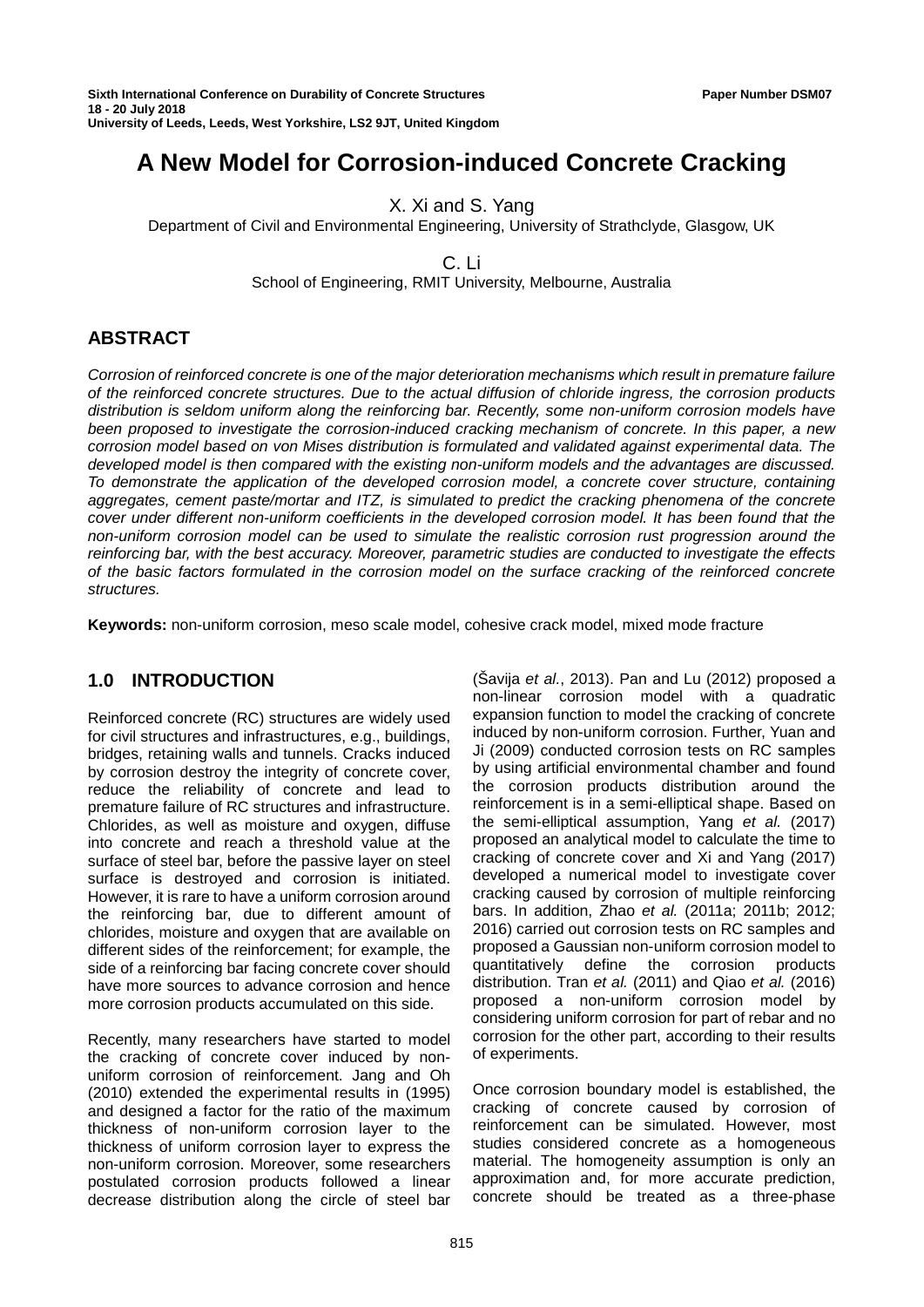heterogeneous material at the mesoscale, consisting of cement paste/mortar, aggregate and interfacial transition zone (ITZ).

This paper attempts to develop a new rational model for concrete cover cracking induced by non-uniform corrosion of reinforcement. A novel non-uniform corrosion model is first formulated based on von Mises distribution and validated against test data. The corrosion model is then compared with existing nonuniform corrosion models in literatures, in terms of accuracy of fitting experimental data, and the merit of the developed corrosion model is discussed. Three parameters are modeled in the rust distribution function, i.e., the linear relationship to corrosion degree λ, the non-uniform coefficient k and the location of the maximum thickness of the corrosion rust layer μ. Under the expansion caused by corrosion of reinforcement, a heterogeneous discrete crack models is built to simulate the concrete cover cracking. The initial micro-cracking and the subsequent dominating discrete crack propagation, and the surface crack width development under various non-uniform corrosion coefficients are obtained.

## **2.0 A NEW CORROSION MODEL**

Recently, some non-uniform corrosion models have been proposed to express the non-uniform corrosion products distribution. The thickness of corrosion rust layer  $T_{cl}(\theta)$  consists of two parts as shown in Fig. 1, i.e., the corroded rebar with thickness  $T_{co-st}(\theta)$  and the expansion displacement beyond the original rebar with thickness  $T_d(\theta)$ . Thus,  $T_{d}(\theta)$  can be expressed as follows:

$$
T_{cl}(\theta) = T_{co-st}(\theta) + T_d(\theta)
$$
\n(1)

For clarification, it should be mentioned that some of the existing non-uniform corrosion models are built based on the corrosion rust thickness distribution  $(i.e., T_{cl}(\theta))$ , e.g., (Qiao *et al.*, 2016; Tran *et al.*, 2011; Zhao *et al.*, 2011a), some based on the corroded steel bar (i.e., *T*<sub>*co−st</sub>* (θ)), e.g., (Jang and Oh, 2010; Yuan</sub> and Ji, 2009) and the others on the expansion displacement beyond the original bar (i.e.,  $T_d(\theta)$ ), e.g., (Pan and Lu, 2012).

According to the ratio  $\alpha$  of rust expansion to corroded rebar, it can be approximately obtained as follows :

$$
T_{cl}(\theta) = \alpha \times T_{co-st}(\theta)
$$
 (2)

By substituting Equation (2) into Equation (1),  $T_d(\theta)$ can be derived as follows:

$$
T_d(\theta) = (\alpha - 1) \times T_{co-st}(\theta)
$$
\n(3)

By substituting Equation (3) into Equation (2),  $T_{cl}(\theta)$ can be obtained as follows:

$$
T_{cl}(\theta) = \frac{\alpha}{\alpha - 1} \times T_d(\theta)
$$
 (4)

By Equations (2-4), the non-uniform corrosion models can be linked up.

Von Mises distribution is a continuous probability distribution on a circle, which is the circular analogue of the normal distribution (Forbes *et al.*, 2010). Von Mises distribution was first used to study deviations of atomic weights from integer values and has become an important function in the statistical theory.



**Fig. 1.** Non-uniform corrosion model

By comparing all existing corrosion distribution data from experiments, we have found the von Mises distribution could be ideal to express the shape of corrosion progression. The corrosion rust layer thickness  $T_{cl}(\theta)$  can be formulated as follows:

$$
T_{cl}(\theta) = \lambda \frac{e^{k \cos(\theta - \mu)}}{2\pi I_0(k)}\tag{5}
$$

where  $\lambda$  is a fitting parameter,  $\mu$  is the location where the maximum thickness of corrosion layer appears,  $I_0(k)$  is the modified Bessel function of order 0 and *k* is the concentration coefficient to define the level of non-uniform. The parameters will be discussed later in details.

The total amount of corrosion products *W* can be expressed as follows:

$$
W = W_m + W_s \tag{6}
$$

where is  $W_s$  the amount of rust replacing the corroded steel with thickness  $T_{co-st}(\theta)$  and  $W_m$  is the amount of rust expansion from the circumference of the origin rebar with thickness  $T_d(\theta)$ .  $W_m$  can be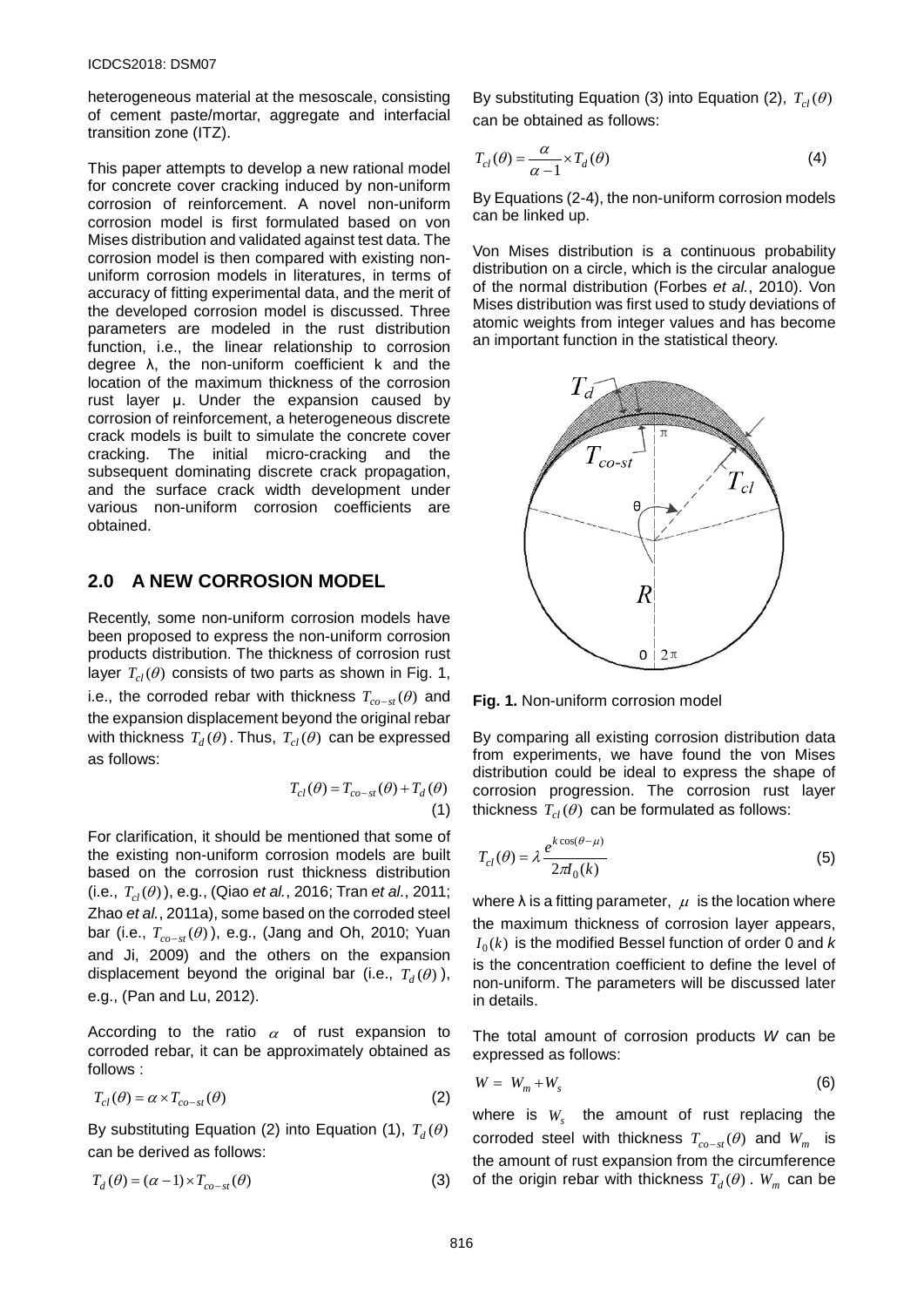obtained by an integration based on the radius of rebar:

$$
W_m = \frac{1}{2} \int_0^{2\pi} (T_d(\theta) + R)^2 d\theta - \pi R^2
$$
 (7)

Or,

$$
W_m = \frac{1}{2} \int_0^{2\pi} (T_d(\theta)^2 + 2T_d R) d\theta
$$
 (8)

By neglecting the second order of small quantity, i.e.,  $T_d(\theta)^2$ ,  $W_m$  can be derived as follows:

$$
W_m = \int_{0}^{2\pi} T_d(\theta) R d\theta \tag{9}
$$

According to Equation (4),  $W_m$  can be rewritten as follows:

$$
W_m = \int_0^{2\pi} \frac{\alpha - 1}{\alpha} T_{cl}(\theta) R d\theta \tag{10}
$$

By substituting Equations (5) into Equation (10), it becomes:

$$
W_m = \int_0^{2\pi} \frac{\alpha - 1}{\alpha} \lambda \frac{e^{k \cos(\theta - \mu)}}{2\pi I_0(k)} R d\theta \tag{11}
$$

Further, it can be derived that:

$$
W_m = \frac{\alpha - 1}{\alpha} R \lambda \int_0^{2\pi} \frac{e^{k \cos(\theta - \mu)}}{2\pi I_0(k)} d\theta \tag{12}
$$

The integral part becomes the cumulative function of von Mises distribution in a whole circle and its value is 1.  $W_m$  can be expressed as follows:

$$
W_m = \frac{\alpha - 1}{\alpha} R\lambda \tag{13}
$$

The total amount of corrosion products *W* can be derived as follows:

$$
W = \alpha W_s \tag{14}
$$

By substituting Equations (13) into Equation (6), *W* can also be expressed as follows:

$$
W = \frac{\alpha}{\alpha - 1} W_m \tag{15}
$$

According to Equations (13) and (15), the total amount of corrosion products  $W$  can be expressed as follows:

$$
W = R\lambda \tag{16}
$$

It can be postulated that  $\lambda$  reflects directly the amount of corrosion products. It should be noted that the formula is accurate when the radius loss of corroded rebar is relatively small compared with the radius of origin rebar, which is the case in most engineering practice. It has been reported a very small corrosion degree, i.e., 12 μm radius loss of rebar, can cause a visible crack at surface of concrete cover. Therefore, such a hypothesis of the von Mises model is well justified.

According to Equations (5) and (16), the corrosion layer thickness  $T_{cl}(\theta)$  can be derived as follows:

$$
T_{cl}(\theta) = \frac{W}{R} \frac{e^{k \cos(\theta - \mu)}}{2\pi I_0(k)}\tag{17}
$$

The corrosion degree of reinforcement  $\eta$  can be expressed as follows:

$$
\eta = \frac{W_s}{W_0} \times 100\%
$$
\n(18)

where the  $W_0$  is the original amount of the reinforcing steel.

According to Equations (14) and (17-18), the corrosion layer thickness  $T_{cl}(\theta)$  can be written as a function of corrosion degree:

$$
T_{cl}(\theta) = \alpha \pi R \eta \frac{e^{k \cos(\theta - \mu)}}{2\pi I_0(k)}\tag{19}
$$

Therefore, the parameter  $\lambda$  has a linear relationship with corrosion degree  $\eta$ , and  $\lambda$  can be defined as the corrosion degree indicator.

### **3.0 VALIDATION AND PARAMETERS**

To verify the proposed von Mises corrosion distribution model, test data on non-uniform corrosion development are searched and collected in a comprehensive manner. Fig. 2 shows the regression analysis of the proposed von Mises model with the test data (Qiao *et al.*, 2016; Yuan and Ji, 2009; Zhao *et al.*, 2011a). It should be mentioned that, the results from Qiao *et al.* (Qiao *et al.*, 2016) used corroded rebar thickness  $T_{co-st}(\theta)$ , while the data in other literature studies were based on the thickness of corrosion products layer  $T_{cl}(\theta)$  . The fitting parameters and *R2* (coefficient of determination) values for the test data are shown in Table1. It can be found that most values of *R2* are larger than 0.9. The *R2* of data 8 is 0.768, which is caused by significant crack width (i.e., 0.4mm). It can be proved that, prior to occurrence of any significant crack, the von Mises model can predict the non-uniform corrosion progression very well.

The average  $R<sup>2</sup>$  against the six groups of test data (i.e.,  $T_{cl}(\theta)$ ) for the existing non-uniform models (i.e., elliptical model (Yuan and Ji, 2009), linear decrease model (Jang and Oh, 2010), quadratic expansion model (Pan and Lu, 2012), Gaussian model (Zhao *et al.*, 2011a)) and the von Mises model are compared and shown in Fig. 3. It can be seen that the von Mises model has the best accuracy in fitting with the experimental data. In addition, the von Mises model has less number of parameters in formulating the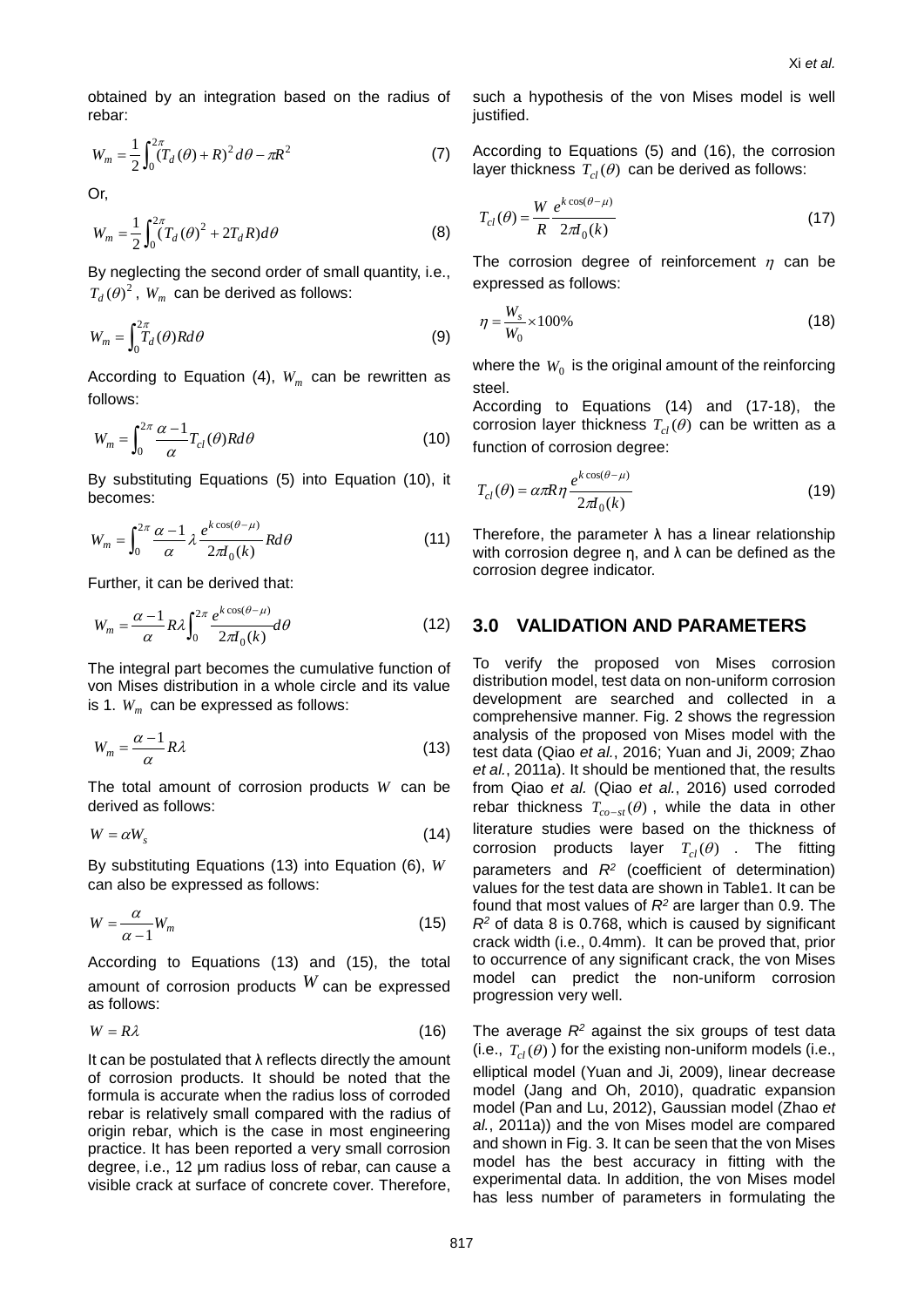non-uniform corrosion rust progression and these parameters also have direct physical meanings.

**Table 1.** Values of basic parameters formulated in the developed von Mises corrosion model

| <b>Test data</b> | λ     | k     | μ     | $R^2$ |
|------------------|-------|-------|-------|-------|
| 1                | 0.321 | 3.122 | 3.181 | 0.991 |
| 2                | 0.941 | 0.555 | 3.188 | 0.934 |
| 3                | 0.198 | 1.832 | 3.325 | 0.931 |
| 4                | 0.349 | 3.285 | 3.173 | 0.901 |
| 5                | 0.613 | 3.362 | 3.348 | 0.817 |
| 6                | 0.353 | 3.232 | 3.182 | 0.906 |
| 7                | 0.799 | 0.923 | 2.963 | 0.953 |
| 8                | 1.550 | 0.689 | 3.540 | 0.768 |



**Fig. 2.** Regression analysis of the developed von Mises model with test data



Fig. 3. Comparison of average value of R<sup>2</sup> for various corrosion models

As introduced in the experiments (Qiao *et al.*, 2016; Yuan and Ji, 2009; Zhao *et al.*, 2011a), the test data 4 and 6 were obtained from corrosion of corner rebar while the others were from corrosion of middle rebar. The polar coordinate system and the location of maximum thickness of corrosion layer in the experiments (Qiao *et al.*, 2016; Yuan and Ji, 2009; Zhao *et al.*, 2011a) are shown in Fig. 4. From fitting results by von Mises model, the value of  $\mu$  is near  $\pi$ , which means the von Mises model can describe the location of maximum thickness of corrosion layer well. As a corrosion model used to analyse cracking of concrete cover induced by non-uniform corrosion of reinforcement, the parameter  $\mu$  can be set as  $\pi$  in the polar coordinate system.



**Fig. 4.** Polar coordinate system defined in experiments (Qiao *et al.*, 2016; Yuan and Ji, 2009; Zhao *et al.*, 2011a) and the developed model

In the von Mises distribution *k* is the concentration coefficient and the smaller the *k* is, the distribution will be more close to uniform. From the fitting results with the test data, the value of *k* varies from 0.555 to 3.362. To investigate the effect of *k* on corrosion layer distribution in the von Mises corrosion model, the corrosion layer distribution under four values of k are produced and plotted in Fig. 5. It should be noted that the right figures in Fig. 5 show the front of the corrosion layer based on a circle representing the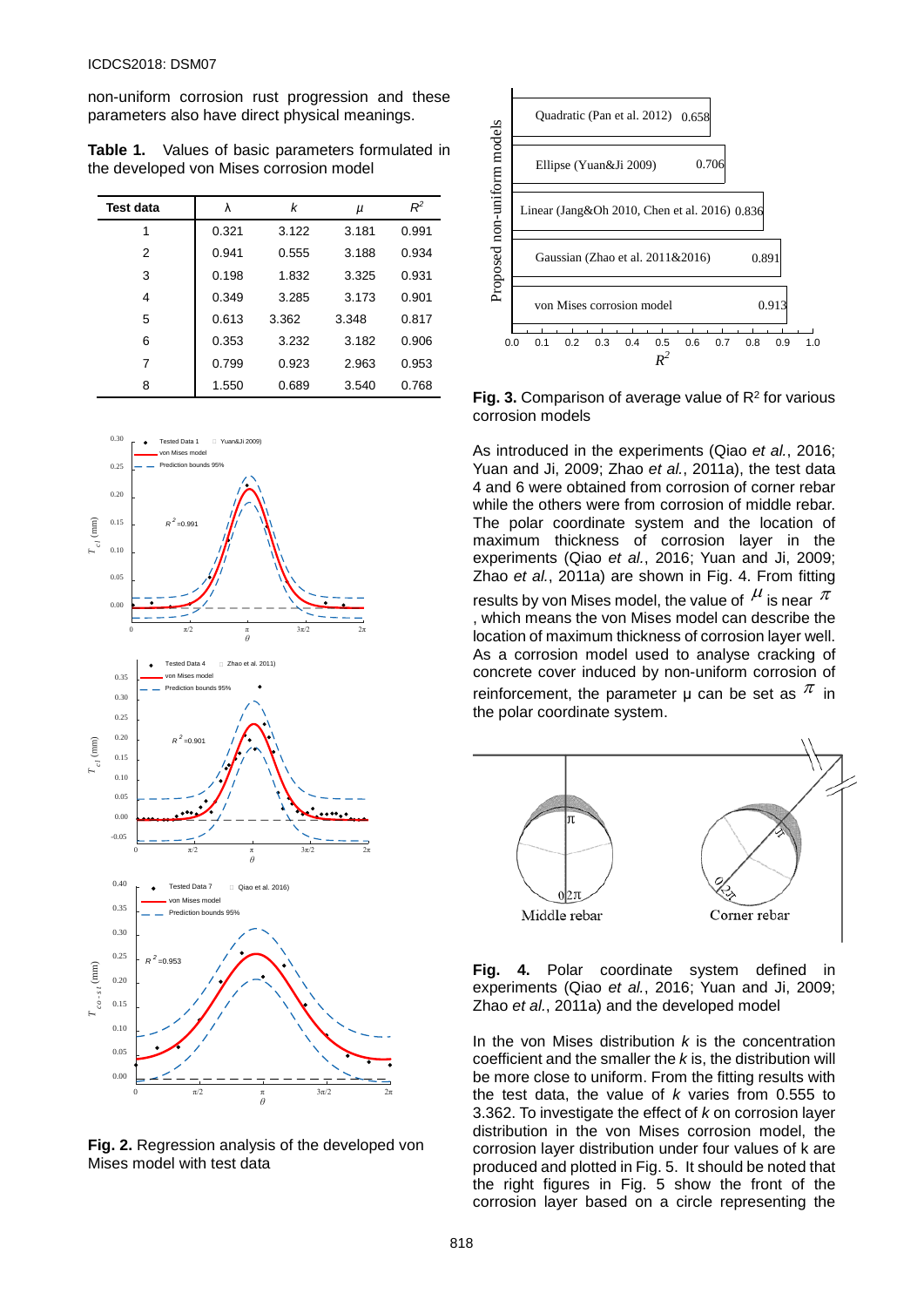original rebar, not the expansion displacements of corrosion products. When *k* is zero, the corrosion layer thickness  $T_{cl}(\theta)$  becomes a constant value and the von Mises corrosion model describes uniform corrosion. Therefore, *k*=0 is a special case which represents uniform corrosion while all other values of k (must be positive) define non-uniform corrosion.

In real corrosion propagation process, the nonuniform coefficient *k* may not be a constant but varying along time. There is very limited experimental and observational data available which cannot warrant a thorough understanding and elaboration about *k*. However, in this study, it has been found that for most existing data larger value of *λ* leads to smaller *k*. Moreover, it is considered that when corrosion progresses, the non-uniform coefficient will be smaller and smaller, i.e. the corrosion will become more close to uniform. Nonetheless, it has not been proved yet and hard to predict the varying value of *k* under different corrosion degrees. The value of *k* may be related to chloride content, geometry of RC structures, corrosion degree and surface crack of concrete. More researches are necessary, especially experimental results, to clarify the effects of different underlying parameters on *k* and then formulate an analytical function for *k.*



**Fig. 5.** Corrosion rust distributions based on the von Mises model under different values of *k* and corrosion degree (Note: the deformation scale for the right pictures is 10)

When the corrosion process starts, corrosion rusts first fill in the annular porous layer in concrete around the reinforcing bar, often referred to as "porous zone". This initial stage normally does not produce stresses in concrete. Taking into account the "porous zone" with thickness  $T_0$ , the displacement boundary condition  $T_d(\theta)$  can be modified as follows:

$$
T_d(\theta) = \left\langle (\alpha - 1)\pi R \eta \times \frac{e^{k\cos(\theta - \mu)}}{2\pi I_0(k)} - T_0 \right\rangle
$$
 (20)

Where < > is the Macaulay bracket which means the displacement expansion boundary  $T_d(\theta)$  will be regarded as zero if the value is less than zero.

## **4.0 MESO-SCALE MODELING OF CORROSION-INDUCED CONCRETE CRACKING**

In this paper, concrete is modelled as a three-phase (i.e., consisting of mortar, aggregates and ITZ) material. The shape of aggregate is simplified to a random polygon with 3-7 sides. The aggregate size distribution can be represented by a grading curve, which is usually expressed in terms of cumulative percentage passing through a series of sieves with different opening sizes. For simplicity, only coarse aggregates larger than 2.4 mm are modelled in this study, while fine aggregates and cement are treated as mortar phase. Coarse aggregates generally occupy 40% of the whole volume of concrete.

Fig. 6 shows the mesh of the meso-scale RC cover structure with middle and corner rebars. The size of the RC structure is set 150×150 mm and the thickness of concrete cover is 40 mm. Two types of elements are employed in this study, i.e., a 4-node cohesive element for interfaces between the triangle elements and a 3-node plane strain element for the bulk mortar and aggregates. To model arbitrary cracking in concrete, the cohesive elements are embedded at the interfaces throughout the mesh; very fine mesh is produced to ensure random crack paths. Due to the lack of experimental data, the shear strength and Mode-II fracture energy were assumed to be the same as these of Mode-I (Ren *et al.*, 2015). The tensile strength of ITZ is regarded as 0.5 time of that of mortar in this paper. Due to the failure of ITZ is more brittle than mortar, the fracture energy of ITZ is assumed as 0.25 time of that of mortar. The values for all the basic numerical parameters are shown in Table 2. The displacement boundary condition is determined by Equation (20).

Crack width is an important parameter with regards to the durability of concrete structures. Upon measuring the distances between the nodes of specific cohesive elements of the surface cracks, the crack width evolution of the surface cracks as a function of corrosion degree for different non-uniform coefficients are shown in Fig. 8. It can be seen that the surface crack suddenly increases to about 0.03mm; after that, the surface crack width grows up almost linearly. A very small corrosion degree (less than 0.25%) can cause concrete cover cracking. Moreover, it has been found that the larger the non-uniform coefficient is, the smaller the corrosion degree at surface cracking is.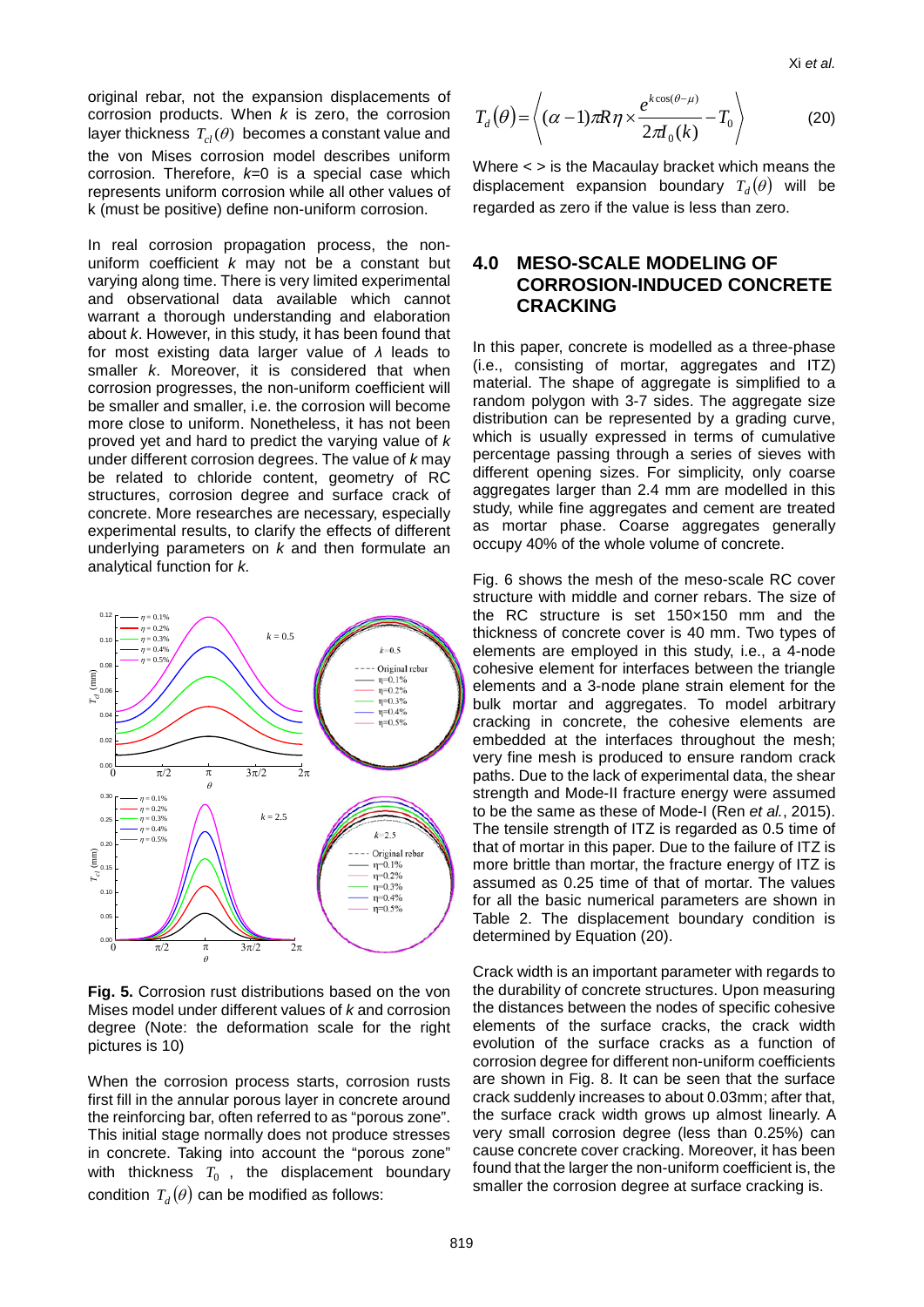**Table 2.** Values for geometric and mechanical parameters for different phases

| <b>Description</b>              | Symbol           | <b>Values</b> |
|---------------------------------|------------------|---------------|
| Cover thickness                 | C                | 40 mm         |
| Radius of steel bars            | R                | 8 mm          |
| Thickness of "porous zone"      | T <sub>0</sub>   | 12.5 µm       |
| Expansion ratio of rust         | $\alpha$         | 3.83          |
| Corrosion degree                | η                | 0.26%         |
| Young's modulus of<br>aggregate | $E_{Agg}$        | 70 GPa        |
| Young's modulus of mortar       | $E_{Mor}$        | 25 GPa        |
| Poisson's ratio of aggregate    | $v_{Agg}$        | 0.2           |
| Poisson's ratio of mortar       | $v_{\text{Mor}}$ | 0.2           |
| Tensile strength of mortar      | $\sigma_{n,Mor}$ | 6 MPa         |
| Tensile strength of ITZ         | $\sigma_{n,ITZ}$ | 3 MPa         |
| Fracture energy of mortar       | $G_{I,Mor}$      | 60 N/m        |
| Fracture energy of ITZ          | $G_{II,ITZ}$     | $15$ N/m      |







**Fig. 7.** Surface crack width induced by corrosion of middle rebar as a function of corrosion degree  $\eta$ under different non-uniform corrosion coefficient *k*

Although the final crack width for *k*=25 and *k*=0 is small, it can be predicted that more uniform corrosion can lead to smaller crack width under given corrosion degree. Most previous studies (Liu and Weyers,<br>1998) assumed uniform corrosion which corrosion which overestimated the volume that is occupied by corrosion products and therefore underestimated the cracking and crack width development.

## **5.0 CONCLUSIONS**

In this paper, a von Mises corrosion model was derived to formulate the corrosion expansion around the reinforcing bar. The model was simply composed of three parameters including the corrosion degree indicator  $\lambda$ , the non-uniform coefficient k and the location of the maximum thickness of the corrosion layer μ. The results predicted by the developed model have been compared with experimental results and a good agreement has been achieved. Compared with the existing models, the von Mises model has the best accuracy in fitting with the experimental data and fewer parameters with direct physical meanings. Moreover, the thickness of the "porous zone" between reinforcement and concrete has also been taken into account. A meso-scale model consisting of aggregates, mortar and ITZ was built for the cases of the middle rebar. The concrete cover cracking induced by corrosion of the middle and corner bars with five different non-uniform coefficients were simulated. Moreover, the crack width developments as a function of corrosion degree were obtained. It has been found that the larger the non-uniform coefficient is, the smaller the corrosion degree at surface cracking is.

#### **Acknowledgement**

The first author would like to thank China Scholarship Council for supporting his PhD research at the University of Strathclyde, UK.

#### **References**

- Forbes, C., Evans, M., Hastings, N., Peacock, B., 2010. Statistical Distributions. John Wiley & Sons, Inc., 191-192.
- González, J.A., Andrade, C., Alonso, C., Feliu, S., 1995. Comparison of rates of general corrosion and<br>maximum pitting penetration on concrete maximum pitting penetration on embedded steel reinforcement. Cement and Concrete Research, 25(2): 257-264.
- Jang, B.S., Oh, B.H., 2010. Effects of non-uniform corrosion on the cracking and service life of<br>reinforced concrete structures. Cement and reinforced concrete structures. Concrete Research, 40(9): 1441-1450.
- Liu, Y., Weyers, R.E., 1998. Modelling the time-tocorrosion cracking in chloride contaminated reinforced concrete structures. ACI Materials Journal, 95(6): 675-681.